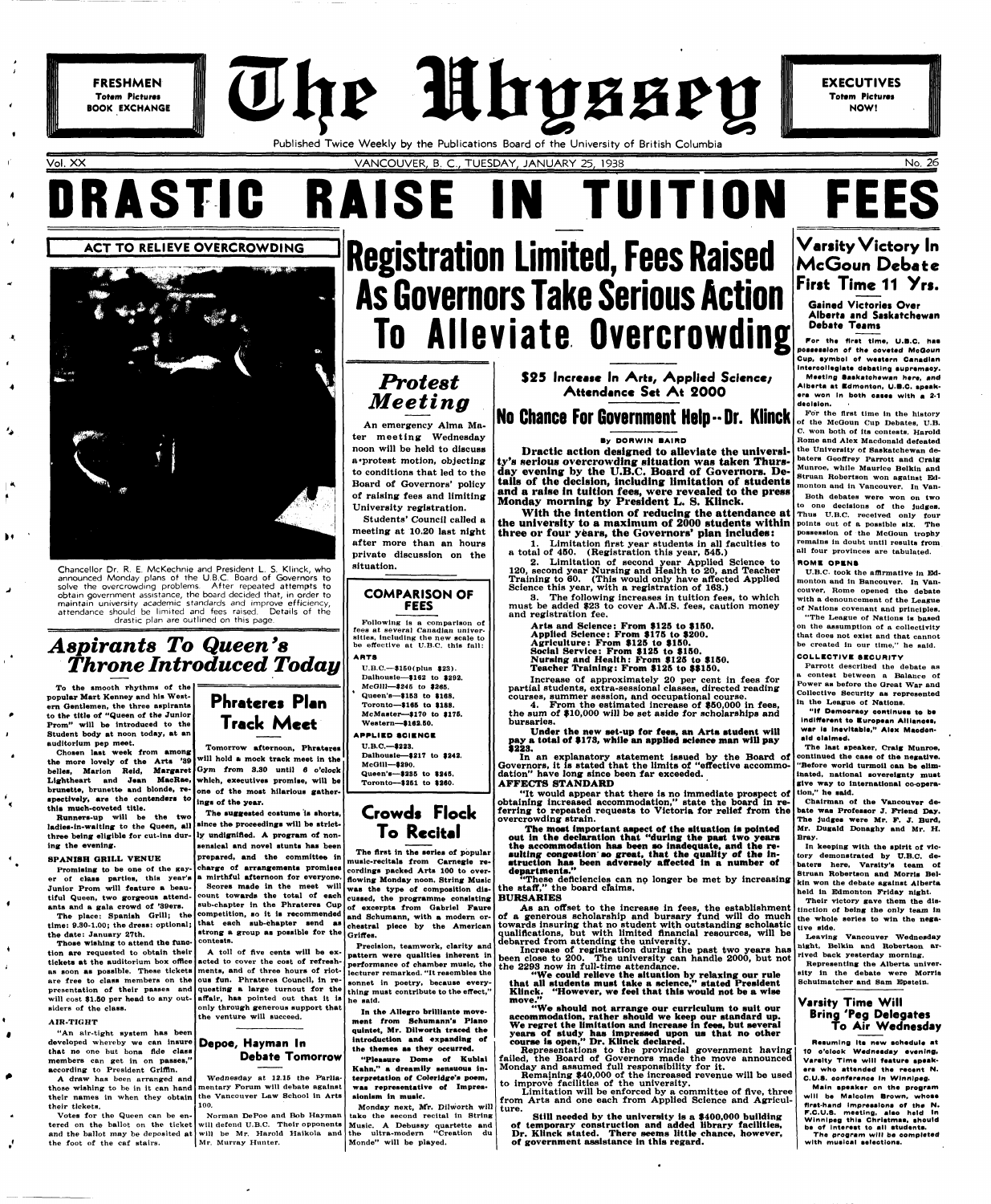Agitation, if such be contemplated, should be directed ministration, but it seems that their against a government that turns a deaf ear to the reasonable voices are the loudest, and<br>against a government that turns a deaf ear to the reasonable voices are the loudest, and requests of the university; and by its refusal to grant assistance, place higher education in the category of a luxury in this province. However, amidst all the talk of agitation and a student strike, it must be remembered that the factor of **SO THEY** latest efforts of the a student subversive public opinion must be reckoned with. We cannot afford to public opinion must be reckoned with. We cannot allota to the history of the matery of place ourselves in an unfavorable light, but at the same time time the world to the emotional and place ourselves in an unfavorable light, but at the same time we world to the line and **the extended** undergrad-<br>we cannot stand by without a protest when a proposal to raise same a this university. whose fees is brought forward.

increase in fees and limitation of registration may solve the difficulties of overcrowding, but these regulations may have the effect of making the university an institution for the rich

The B. C. government must be made to see, once and for all, that every young person wanting a university education has the right to attend U.B.C. Rather than lower registra- up resentment against the insurgtion and higher fees, the university should be in such a posi- ents, whose only crime is that they tion to be able to give serious consideration to a reduction of the fees and an inerease in building accommodation.

Eighty per cent of the men students now in attendance at U.B.C. earn their own fees, according to a survey made by the university administration. For these students, a \$25 saw that the proposed remedies for addition to fees is a burden not at all easy to carry. A stud- the evils existing in Spain were ent who will spend his vacation at hard labor deserves the worse than the former state of afright to attend university, and should not be assessed any more than he is paying at present.

—with a few exceptions of bursaried scholarship students. It would seem that the reluctance with which the Board of Governors took their action points to the fact that they despair of receiving government aid. It is certain that they would never have acted to make a university education a more

It remains to be seen if the action of the Board of Gov- Red Government would result in ernors will shame the government into action. If it does not, the establishment of a Soviet Spain, then perhaps the student body, in its drive to keep education **if given a chance to consolidate its**  democratic, will raise its voice in a protest that will be heard  $\left| \begin{array}{c} \text{power.} \\ \text{m} \end{array} \right|$ by every voter in British Columbia.

expensive and rare thing in British Columbia, if they had felt there was any chance of help from above.

Serious thought on this aspect of the question will lead to one conclusion—that it remains in the power of the students themselves to demonstrate their objections to the apathy and inaction of a government which boasts on one hand of better times, and uses the other to restrict the progress of higher education.

Student objection, in this case, should not be directed against the Board of Governors. It must be realized that the board was forced into a distasteful situation, and that the **ever seen**); and if you compare the bug-bear just now." actions were taken as a last resort in the interests of keep-**propaganda** from Barcelona with actions were taken as a last resort in the interests of keepactions were taken as a last resort in the interests of Keep<sup>1</sup> ordinary, or common Red propa-<br>ing for this university a decent standard and reputation in ganda, you will find that they are the academic world.

**With this primary instance beformally** instance be-<br>*fore us—a government* lying to the **world in the teeth of such apparent**  world in the teeth of such apparent **siderable reason for doubting most siderable reason for doubting most** of their other claims. It has been repeatedly stated that the Government is not Communist. But the people who say this protest too much; it is an interesting fact that the loudest in this denial are Communist-controlled groups. It is the **Communist or Communist-con**trolled puppet groups here who send money and supplies to the Red government. (Incidentally, as nice a breach of neutrality as we have

**THE HOTEL VANCOUVER**  featuring Mart Kenney's Music **AND HIS TWELVE WESTERN GENTLEMEN sed.** 

**JAPANESE STUDENTS' CLUB**  An executive meeting will be anyone who has not been carried **Heart of Spain**" is worthless. It **Important business will be discus-**

**Walked into the Pub the other day, and there was my old friend Beer sitting deep in meditation, or**  something at the typewriter. **say, old chap (this ls me addressing Beer) what are you about?" "Oh, I'm just skittling off a note or two tor the next edition. Did you hear that the Film Society was bringing a most scurrilous picture That is my pet** 



**they are obvious fabrications; for the Communist administration has been claiming victory after victory since the war began, but Franco** 

held Wednesday noon in Arts 208. away by the stream of Bolshevik is biased, not even artistically done. **Thursday at 12.10, a general meet-propaganda from Barcelona. Com-In fact, the celluloid which went**  ing will be held in Arts 208 when **pared to "Tsar to Lenin,"** which, into its production would have been ing will be held in Arts 208 when **pared to "Tsar to Lenin**," which, better used by the Community is **although a propaganda picture, had they had used it to make dolls for**  a definite historical value, "The Russian babies to play with. **better used by the Communists if** 

**• • »** 

**And now the Film Society has** 

**PRINTING** of the best. Let us print your Dance Programs, Fraternity and Sorority Stationery.

**BRING IT greatest subversive somewhat weakhinded undergraduates of this university, whose**  cause it is not subject to what little reason the undergrad can whistle up. The picture is planned to stir did not wish to see Spain further disrupted by the left-wing groups who have been writing their names in blood across the weakened polit**in blood across the weakened political framework of the country; who fairs; who wished to restore order and some semblance of a sane eco-**

ganda, you will find that they are practically identical. There may be only a few Communists in the ad-

**nomic policy; and who saw that the power.** 

**now controls four-fifth of Spain. If he can acquire all that territory by a** continuous series of reverses, he may be termed "an applied histo**must be a remarkable man indeed. rian." His new appointment gives Dr. Davidson a chance to become what** 

**The film is weak, emotionally sentimental, and very, very Red. Its horror shots are not horrible, and its propaganda implaisible to** 

**brought one of the I had alwaya rather questioned ligent audience at the University."** 

**pronounced at tho time by membore of tho Department to be ef aa good quality aa many Masters of Art thesee that had boon received.** 

## **CORRESPONDENCE**

#### **PURLOINED PRETZELS**

**Beer's persiplcacity; now I was sure of lt. Imagine, thought I, imagine flrst of all, calling a University audience Intelligent!! Anyway I thought to myself that lt would be a good opportunity to get a knock in at Mr. Skittles.** 

**It I were to read his column, and have no Idea who wrote it, I would be inclined to think that Beer was an escaped Mosleylte, or something; but of course I know him personally, and know that he is not a bad chap, and all this Fascism, and stuff is just a hoax, and a pose: he merely wants to arouse**  public opinion. You know **Newspapermen are—always trying to start a row. Well that's the way lt goes, and here we have his column today, telling all about the rotten show that the Film Society is giving us for next Saturday.** 

**"Listen to this," and he reeled off a great paragraph declaiming against the intentions of the Film Society, and their coming picture, "Heart of Spain." "Imagine," and**  poor Beer was frothing at the **this bunch to bring out a picture of this kind, to present to an intel-fun—or are they?** 

**But if he was at the last show, "Tsar to Lenin," he would have seen despite the evident Trotsky sympathies of the commentator, a very worthwhile film. It was propaganda, yes, but of such a sort that you had to wade through a morass of history to get to it. I was very much impressed with the film, and am all for seeing the next one, "Heart of Spain," which deals** 

**mouth, "Imagine the audacity of sleep, for 'Varaity Invasions are day we spent the week-end In Victoria and it took us a week to catch up on our aleep. I alwaya feel that Victoria euffera more than juat more like deluges, but still they are** 

**claim at Mr. Home's Offlce.** 



**I hope you've recovered from the Victoria Invasion by now. In my** 

**Thia Junior Prom business sounds fun, especially for the girl who ia** 

 $\bigcirc$ 

T

**lucky to be queen. Must fly for Michael is howling.** 

**Your married slater, Claudia.** 

**Found, at bus stand, a set of three keys in case. Owner please Joanne Hudson sank several long ahota to lead in the scoring department with 12 pointa to her credit. Lois Harris, Lillian Johanson and Feme Trout tallied 9, 6, 5 markera respectively.** 







**f f ,HE Vancouver Sun maln-x tains a steady improvement in the news services of farad to readers. In local, provincial, national and international fields our nawi gathering staff and facilities an continually enlarged and battered. In the news itself and in tha field of intelligent interpretation the Sun presents a service not excelled by any newspaper in Canada and becomes of increasing** 

**usefulness and value to its subscribers.** 

**• For NEWS Read VANCOUVE R** 

**SUN Phone Trinity 4111 for daily delivery; the cost is only 60 cents a month.** 

**"Bess'tt ..,** 

**Tenth"** 

**£hopp\*"G,.;;?)".K** 

**OUR STORE** is well stocked with goods you will not see in any other stationery store. Come in and have a look around.

**THE** 

**CLARKE & STUART Company Limited** 

**550 Seymour Straat**  STATIONERS AND PRINTERS **Phona Trinity 1341 Vancouver, B. C.** 

 $\bullet$ 

 $\bullet$